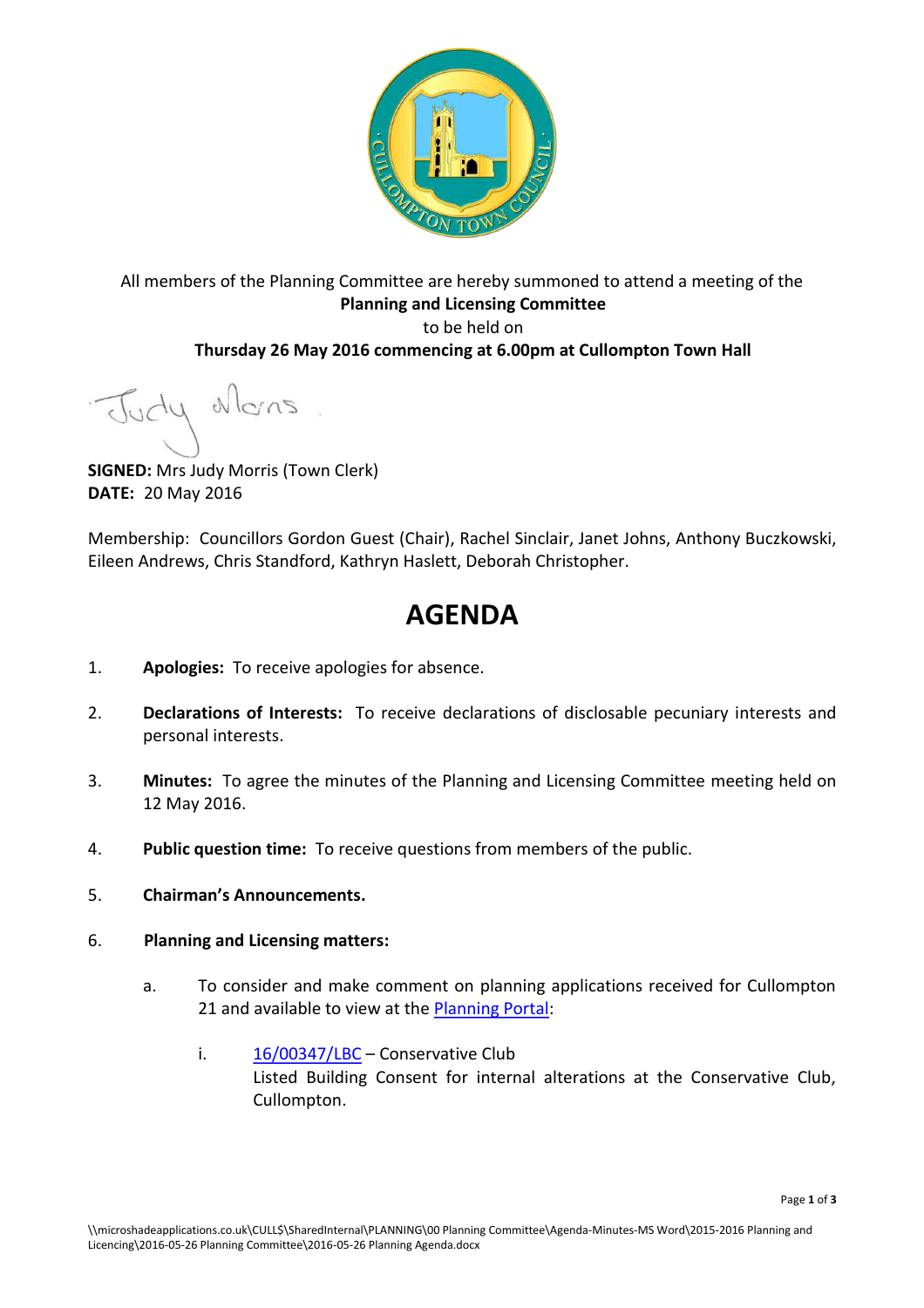### ii. [16/00638/HOUSE](http://docs.middevon.gov.uk/pap/index.asp?caseref=16/00638/HOUSE) - Ms N Quessou

Engineering works to change ground levels of back yard and formation of access and provision of hard standing for the parking of vehicles (Revised Scheme) at 2 Fosterlea, Cullompton.

iii. [16/00675/HOUSE](http://docs.middevon.gov.uk/pap/index.asp?caseref=16/00675/HOUSE) - Mrs S Coles

Replacement of door and 4 windows to front elevation at 22A Tiverton Road, Cullompton.

iv. [16/00689/TPO](http://docs.middevon.gov.uk/pap/index.asp?caseref=16/00689/TPO) - Mrs Easton

Application to reduce stems growing towards south side of house and over garden by 3m, removal of 1 low limb/stem growing north facing and removal of dead wood protected by Tree Preservation Order 83/00003/TPO at 11A Oak Drive, Cullompton.

v. [16/00720/FULL](http://docs.middevon.gov.uk/pap/index.asp?caseref=16/00720/FULL) and [16/00721/ADVERT](http://docs.middevon.gov.uk/pap/index.asp?caseref=16/00721/ADVERT) - Ms J Clark at Notemachine UK limited

Retention of ATM on front elevation. Advertisement Consent for the installation of ATM facia with internally illuminated lettering at 3 Fore Street, Cullompton.

- vi. [16/00780/HOUSE](http://docs.middevon.gov.uk/pap/index.asp?caseref=16/00780/HOUSE)  Mrs K Baker Erection of conservatory at 27 Court Drive.
- b. To receive planning determinations and consider any other planning matters brought forward at the discretion of the Chair.

| 15/01579 FULL |       | Re-development of mixed use<br>site to 4 dwellings and<br>redevelopment of existing<br>dwelling (Revised Scheme)                                                                                   | 8 Cockpit Hill,<br>Cullompton                                        | Approved |
|---------------|-------|----------------------------------------------------------------------------------------------------------------------------------------------------------------------------------------------------|----------------------------------------------------------------------|----------|
| 15/01827 LBC  |       | Listed Building Consent for the<br>removal of two internal walls,<br>erection of a supporting pier,<br>levelling of a section of floor,<br>painting of external façade and<br>internal alterations | 24 Fore Street,<br>Cullompton                                        | Approved |
| 16/00177 FULL |       | Erection of an agricultural<br>machinery building                                                                                                                                                  | Land at NGR<br>302464 105638<br>(Knightswood<br>Farm),<br>Cullompton | Approved |
| 16/00262 FULL |       | Erection of dwelling and<br>alterations to existing garage<br>(development affecting public<br>right of way)                                                                                       | 9 Fore Street,<br>Cullompton                                         | Approved |
| 16/00422      | HOUSE | Erection of a single storey rear<br>extension                                                                                                                                                      | Windwhistle,<br>Willand Road,<br>Cullompton                          | Approved |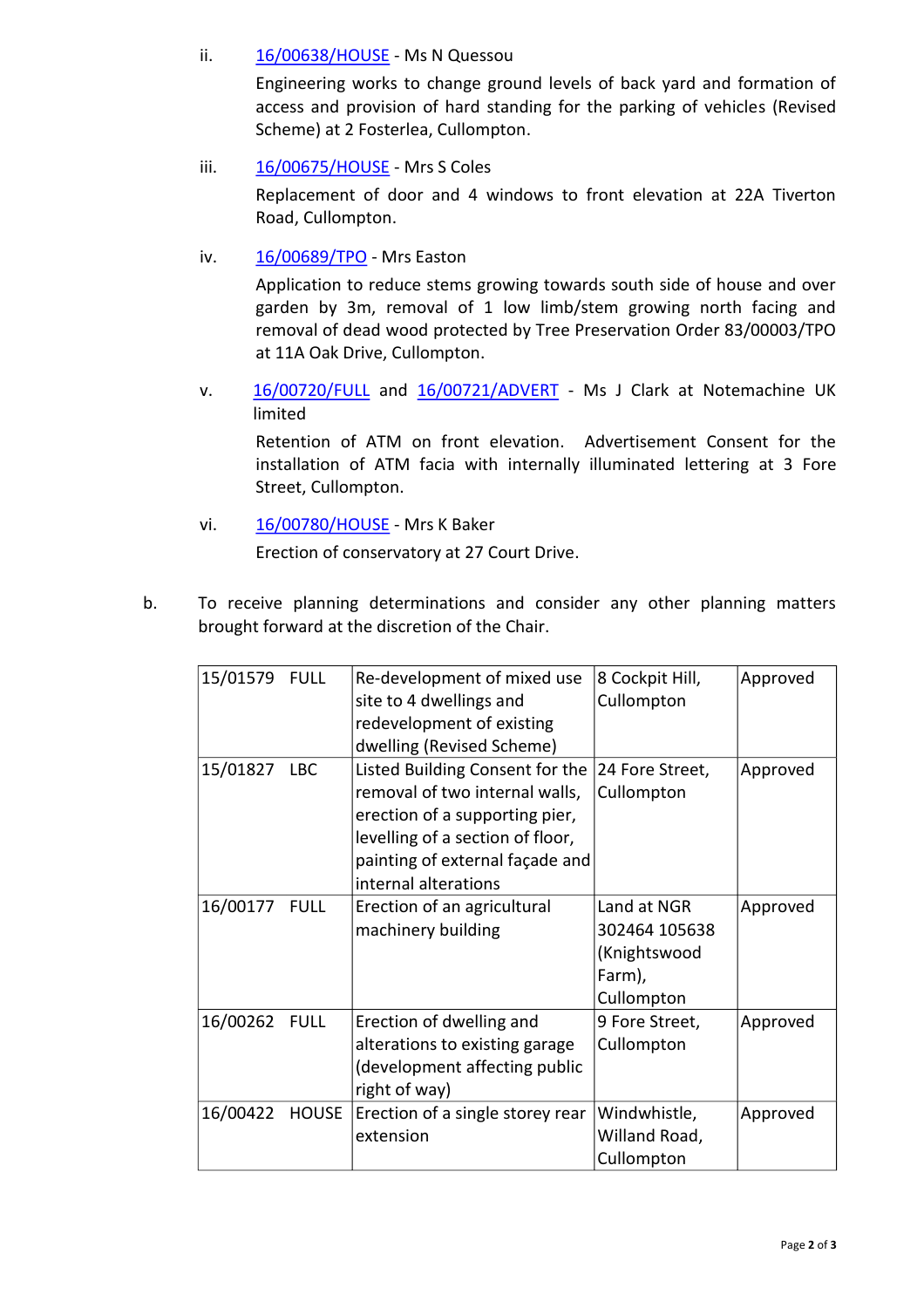| 16/00430 HOUSE |              | Erection of a porch and car<br>port          | Camelot, 23 St<br>Georges View, | Approved  |
|----------------|--------------|----------------------------------------------|---------------------------------|-----------|
|                |              |                                              | Cullompton                      |           |
| 16/00519       | <b>HOUSE</b> | Erection of a first floor                    | 23 Clover Drive,                | Withdrawn |
|                |              | extension                                    | Cullompton                      |           |
| 15/01879 FULL  |              | Change of use of 1.865 Ha                    | Land at NGR                     | Withdrawn |
|                |              | from leisure to Class B1 Light               | 299987 102415                   |           |
|                |              | Industrial and alterations to                | (Quad World)                    |           |
|                |              | visibility splay                             |                                 |           |
| 16/00212 CLU   |              | Certificate of Lawfulness for                | Alexandria                      | Withdrawn |
|                |              | the continued use of buildings               | Industrial Estate,              |           |
|                |              | as mixed use B1, B2, B8 and A1 Station Road, |                                 |           |
|                |              | for a period in excess of 10                 | Cullompton                      |           |
|                |              | vears.                                       |                                 |           |

- c. To consider applications from neighbouring parishes.
- 7. **Neighbourhood Plan Update:** To receive an update on the Neighbourhood Plan.
- 8. **Street Naming:** To consider the proposed street name of "Bowling Green View" for the development of 24 affordable dwellings at Exeter Road.
- 9. **Correspondence:** To consider the following correspondence:
	- a. E-mail from MDDC concerning the motorcycle hard standing outside a dwelling at Cockpit Hill.
	- b. Any correspondence received after the despatch of this Agenda.
- 10. **Date and time of the next meeting:** To confirm the date and time of the next Planning Committee meeting as Thursday 9 June 2016 commencing at 6pm.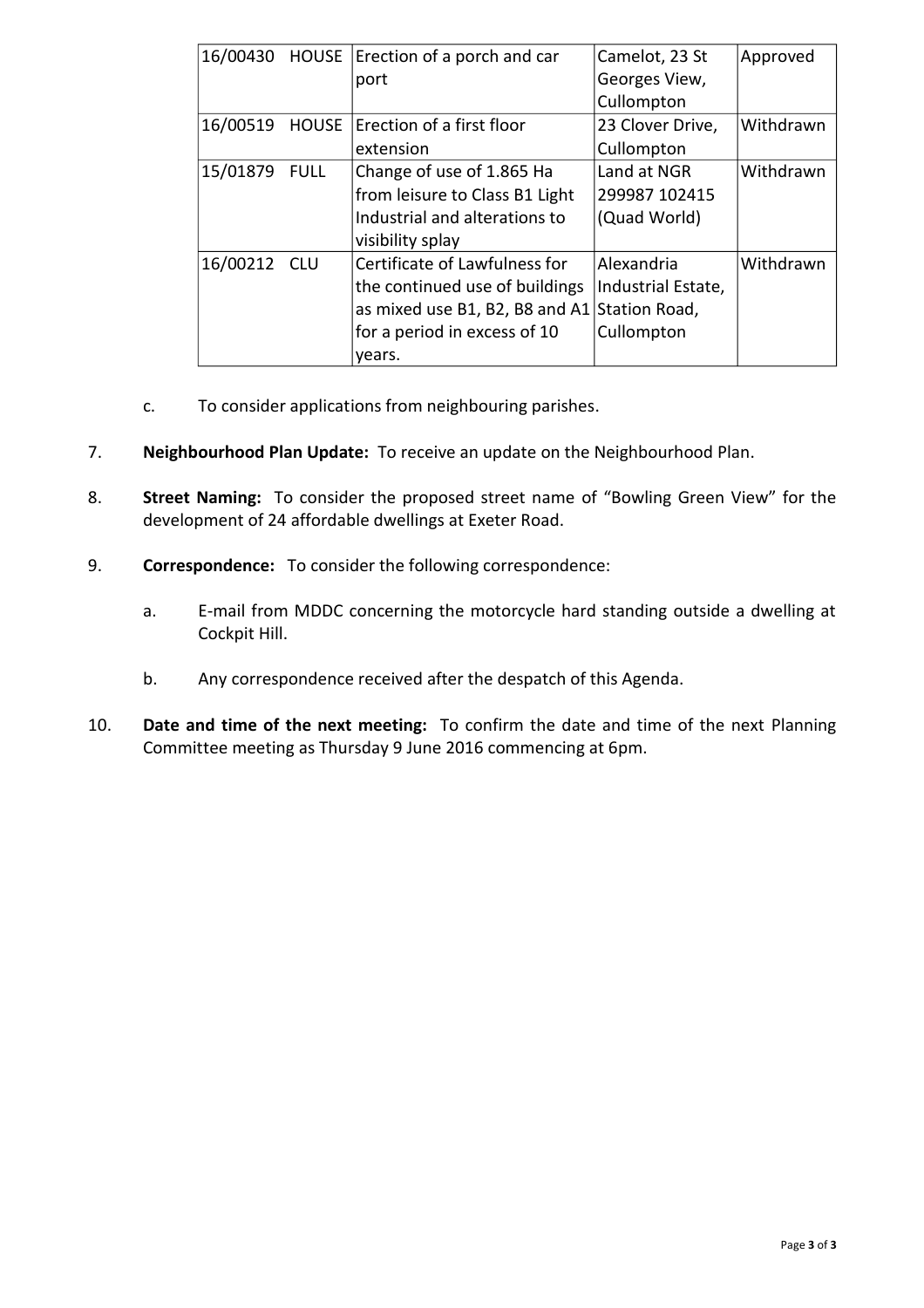

## **Planning and Licensing Committee**  held on **Thursday 12 May 2016 commencing at 6.00pm at Cullompton Town Hall**

Membership: Councillors Gordon Guest (Chair), Rachel Sinclair, Janet Johns, Anthony Buczkowski, Eileen Andrews, Chris Standford, Kathryn Haslett, Deborah Christopher.

Those present: Councillors Anthony Buczkowski, Eileen Andrews, Janet Johns, Kathryn Haslett, Rachel Sinclair\*

*\*for part of the meeting only.*

The Assistant Town Clerk (Clerk)

*Councillor Anthony Buczkowski elected chair in the absence of Councillors Gordon Guest and Rachel Sinclair. Proposed Councillor Eileen Andrews, seconded Councillor Kathryn Haslett.* 

# **DRAFT MINUTES**

- 210. **Apologies:** Apologies for absence were received and accepted from Councillors Gordon Guest (holiday), Chris Standford (work), Deborah Christopher (personal).
- 211. **Declarations of Interests:** The following declarations of disclosable pecuniary interests and personal interests were made:

a. Councillor Janet Johns declared a personal interest in 16/00586 as the applicant is a client.

- b. Councillor Eileen Andrews declared a personal interest in 16/00519 as she has been approached by the owners of properties adjacent to this application.
- 212. **Minutes:** The minutes of the Planning and Licensing Committee meeting held on 28 April 2016 were adopted as a true and correct record of the meeting and signed as such. Proposed Councillor Janet Johns, seconded Councillor Eileen Andrews.
- 213. **Public question time:** As there were no members of the public present, this section of the meeting did not take place.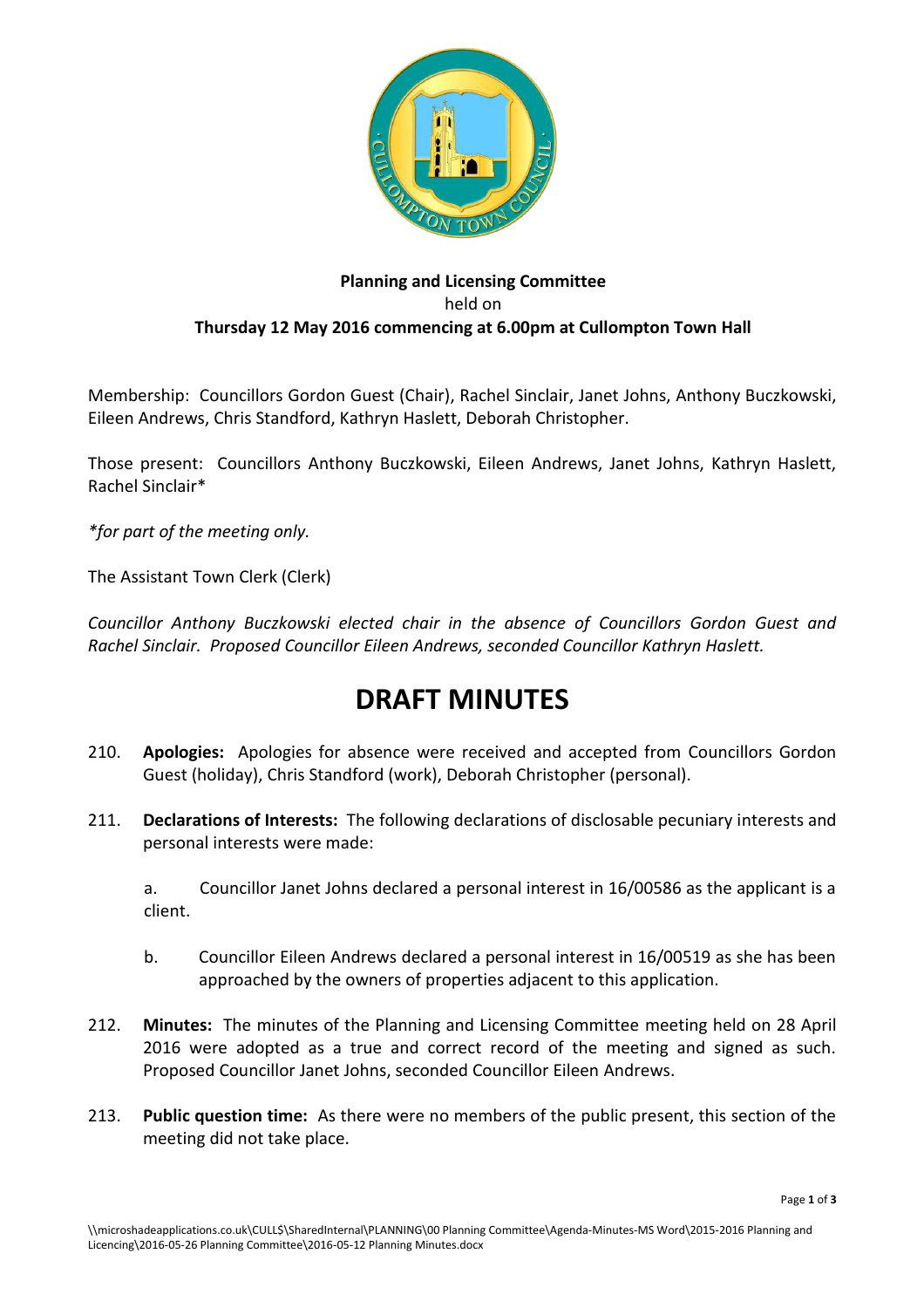#### 214. **Chairman's Announcements.** None.

#### 215. **Planning and Licensing matters:**

- a. To consider and make comment on planning applications received for Cullompton 21 and available to view at the [Planning Portal:](http://planning.middevon.gov.uk/online-applications/refineSearch.do?action=refine)
	- i. [16/00519/HOUSE](http://docs.middevon.gov.uk/pap/index.asp?caseref=16/00519/HOUSE)  Mr and Mrs P Moore

Erection of a first floor extension at 23 Clover Drive, Cullompton. **REVISED DRAWINGS.** 

**The council's view remains unchanged. The living area over the garage, with or without patio doors, will have a significant and detrimental effect on the privacy of adjoining dwellings and that 23 Clover Drive will become an imposing property likely to be detrimental to the visual amenity of adjoining dwellings. Proposed Councillor Anthony Buczkowski, seconded Councillor Kathryn Haslett.** 

*Rachel Sinclair arrived and assumed the Chair at 6.10pm.* 

ii.  $16/00580/FULL - Mr R Wyman$  $16/00580/FULL - Mr R Wyman$ 

Erection of dwelling at Land at NGR 301988 106652 (Adjacent to Poyle House), Exeter Road, Cullompton.

The Assistant Town Clerk reported that there is an existing Planning Permission [\(13/00254/FULL\)](http://docs.middevon.gov.uk/pap/index.asp?caseref=13/00254/FULL) on this site (including the adjacent garage fronting Exeter Road) for the erection of 2 apartment dwellings and that the council supported the application when it was made in February 2013. It can be seen from the current proposal that provision has been made to extend the development to include this garage at some time in the future.

**Recommend grant permission. Proposed Councillor Kathryn Haslett, seconded Councillor Janet Johns. Councillors Eileen Andrews and Anthony Buczkowski voted against. Councillors Janet Johns, Kathryn Haslett and Rachel Sinclair voted in favour.** 

iii. [16/00586/HOUSE](http://docs.middevon.gov.uk/pap/index.asp?caseref=16/00586/HOUSE) - Mrs A Mason

Erection of extension at 16 Duke Street, Cullompton.

**No comment. Councillors Anthony Buczkowski and Janet Johns noted that they could not access the plans on the MDDC website and Rachel Sinclair believed that the plans were unclear.** 

iv.  $16/00598/TPO$  - Mr M Turner @ David Wilson Homes

Application to carry out works to 1 Monterey Cypress, 1 Oak and 4 Willow trees protected by Tree Preservation Order 15/00008/TPO at Milkmoor, Tiverton Road, Cullompton.

**The council will accept the determination of the Planning Authority. Proposed Councillor Eileen Andrews, seconded Councillor Rachel Sinclair.**

- b. To receive planning determinations and consider any other planning matters brought forward at the discretion of the Chair. None.
- c. To consider applications from neighbouring parishes. None.